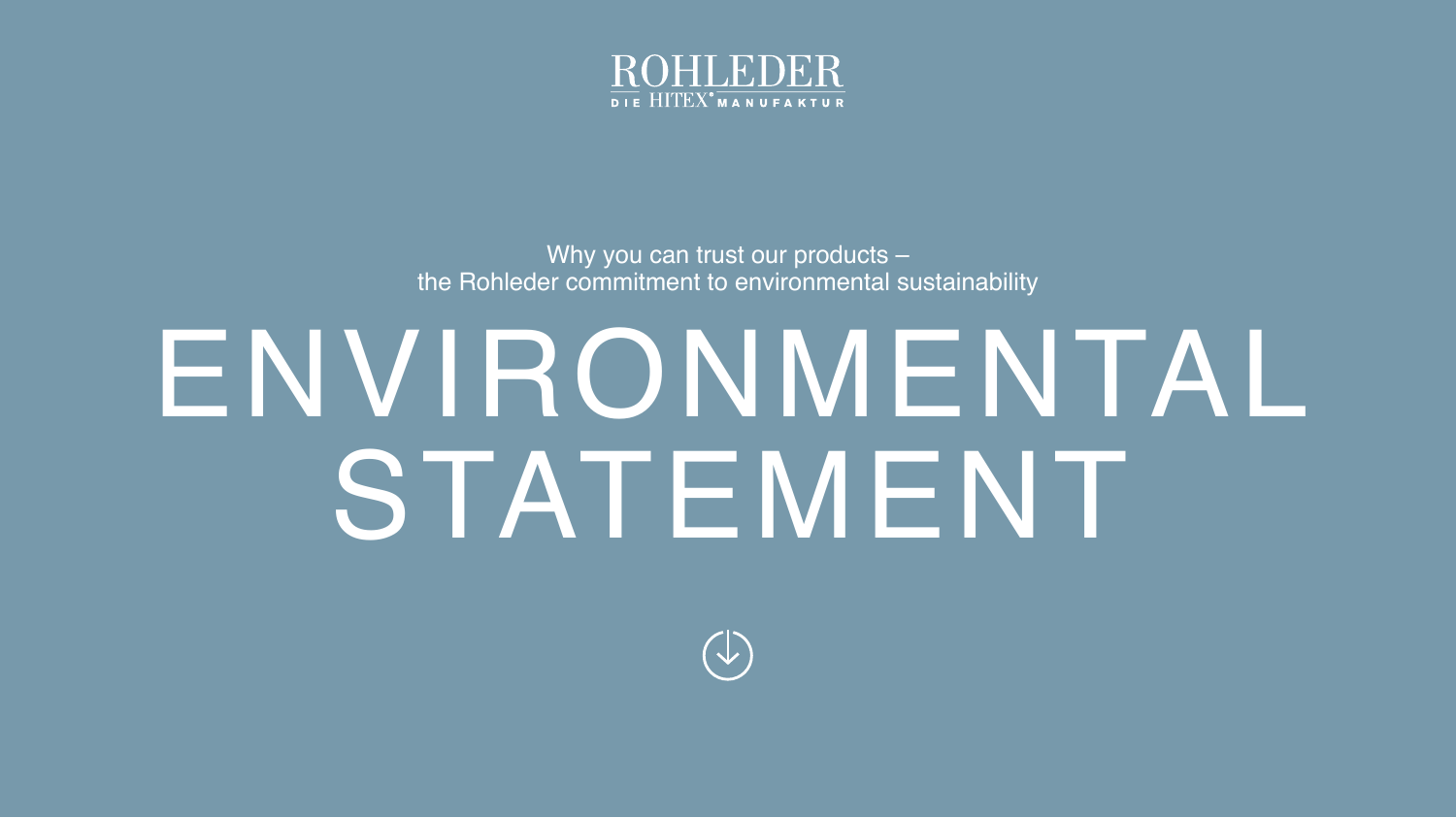"Environmental protection - a topic that we do not see as a marketing tool, but which we have taken for granted and lived for years."

**Hans Schüssel**

Managing Director Rohleder GmbH

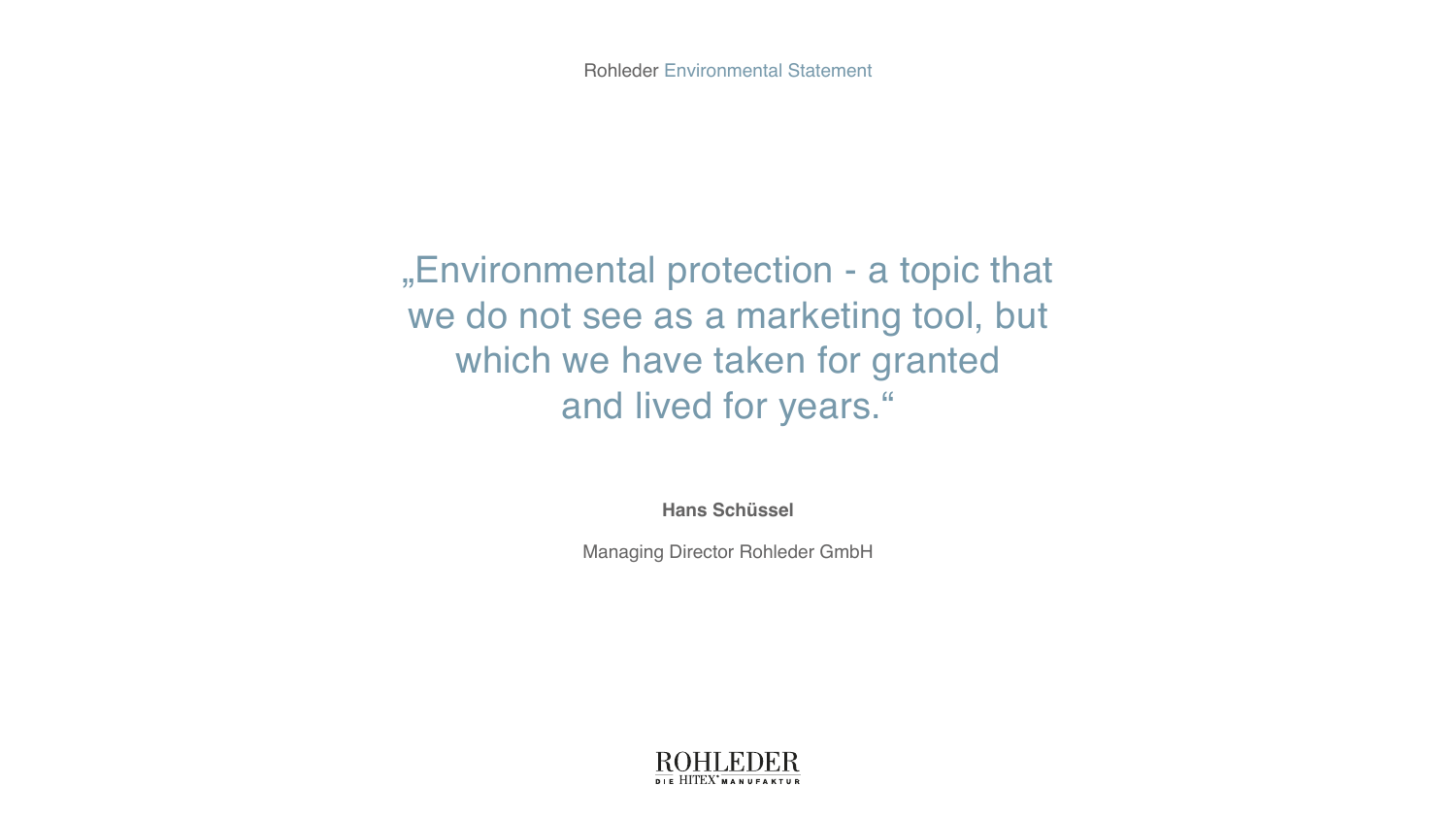

# Rohleder is committed to the careful use of the earth's resources.

Our goal is the preservation of an intact ecosystem. This means that we do not only pay attention to a minimum of energy consumption, but also continuously work on the greatest possible protection of water, environment and climate.

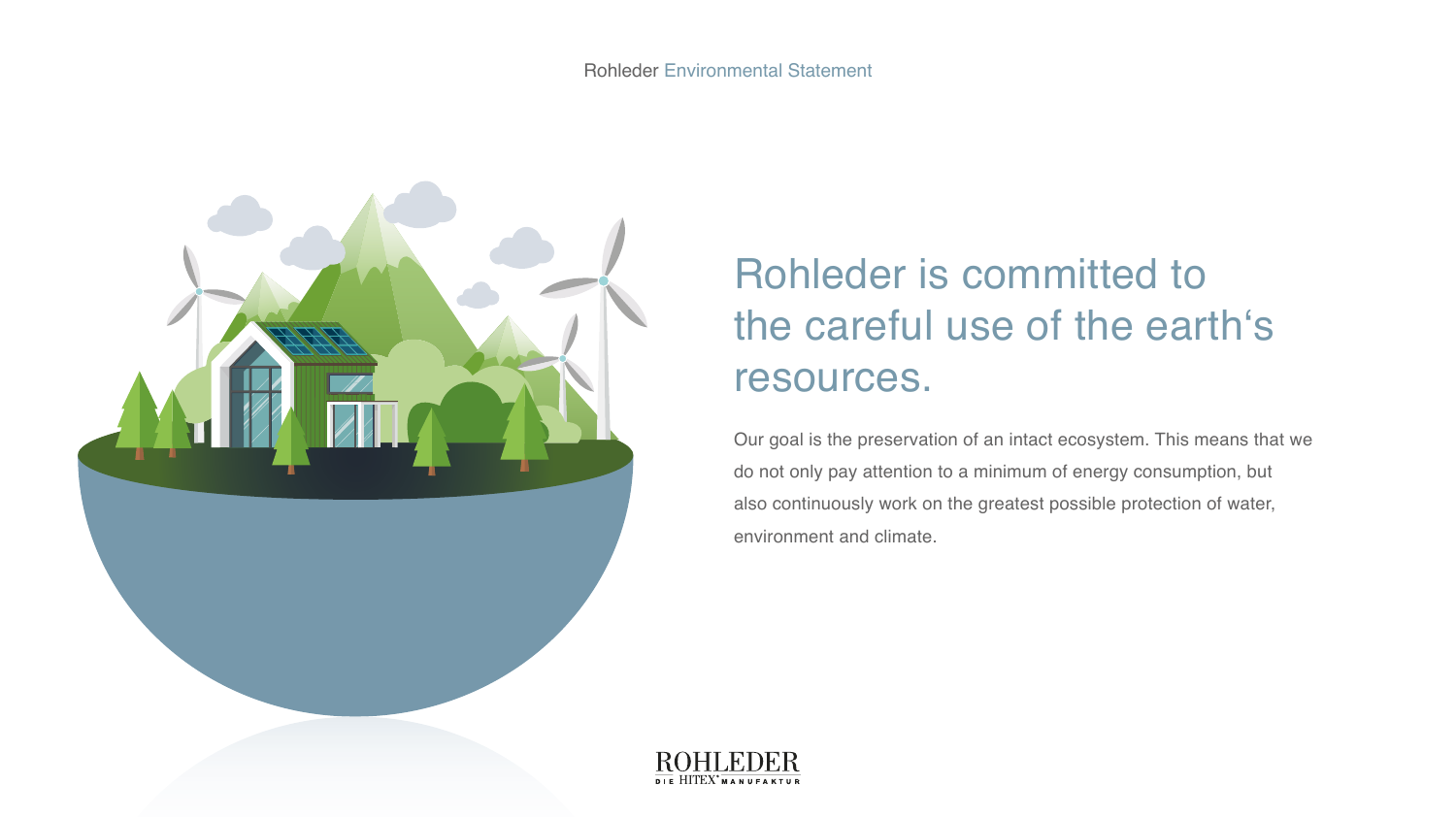

# Rohleder produces 100% in Germany.

Our design studio, sales team and our complete production is located at one place in Germany. Thus, we guarantee fair wages for our employees, short transport routes and uncompromising quality of our products.

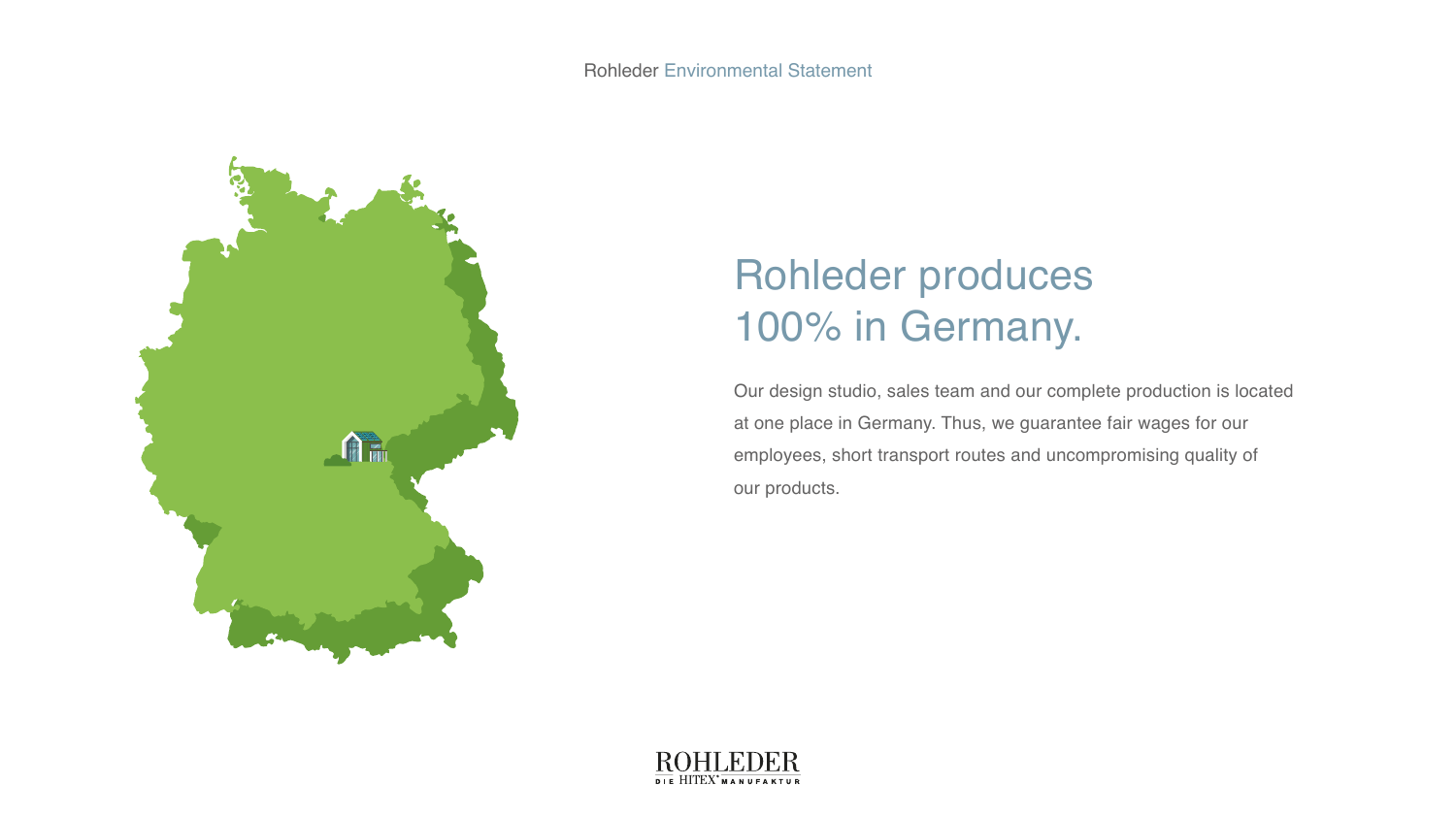

Increasing energy efficiency

## Our goal sustainable production.

Regarding resources, we have managed to save approx. 15 % energy in recent years through optimisations and conversions. Through an investment of 500,000 €, we have been generating a considerable part of our energy requirements ourselves with our own photovoltaic system since 2020.

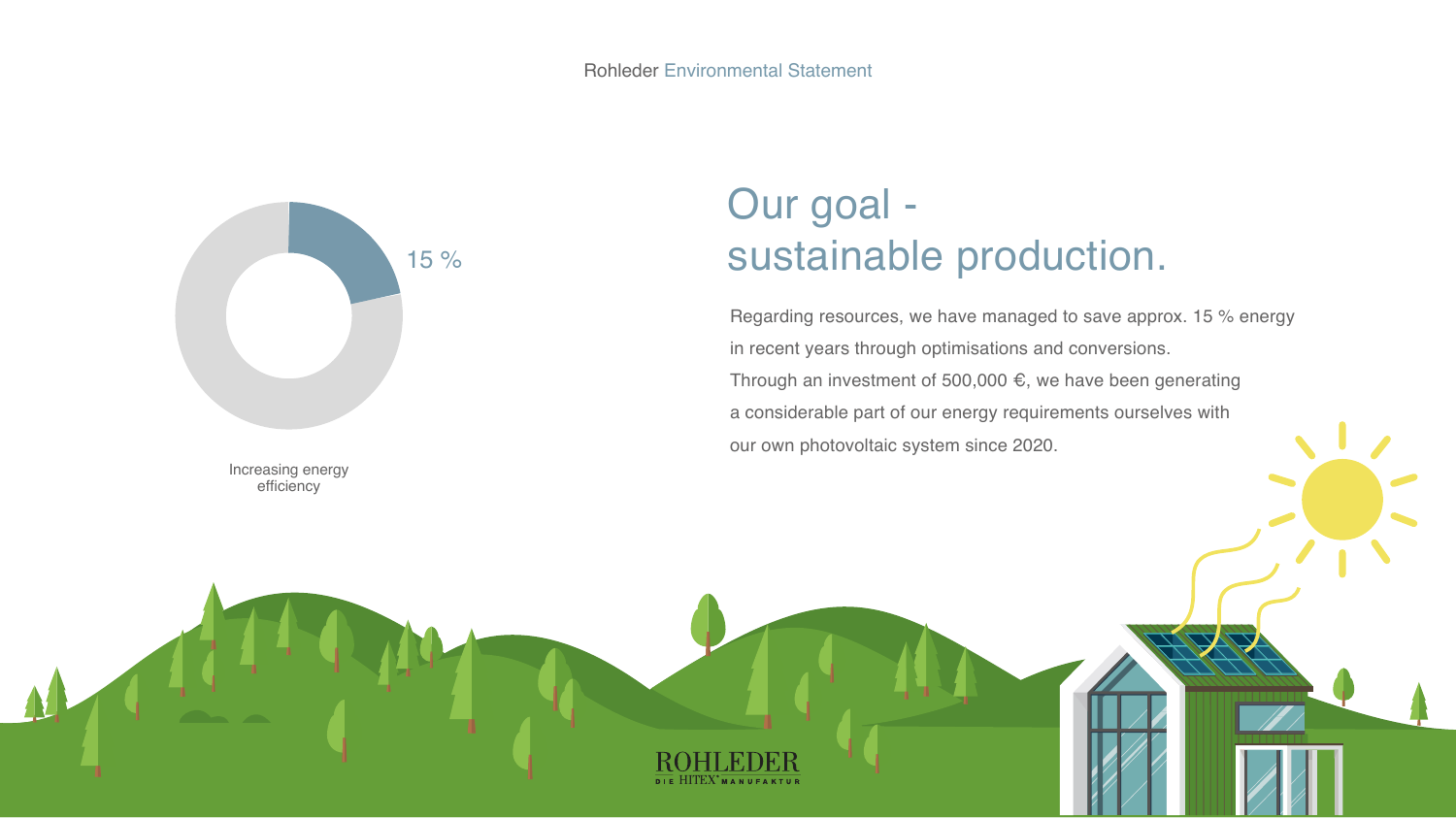#### We take responsibility.

In this awareness, we have set high standards for ecologically responsible production. They apply to our suppliers and us. In addition, we support environmental protection through the selected use of natural materials on the one hand and synthetic fibres on the other.

We consistently monitor compliance with our environmental codex. Only through a complete commitment we can make an active, sustainable contribution to environmental and climate protection.



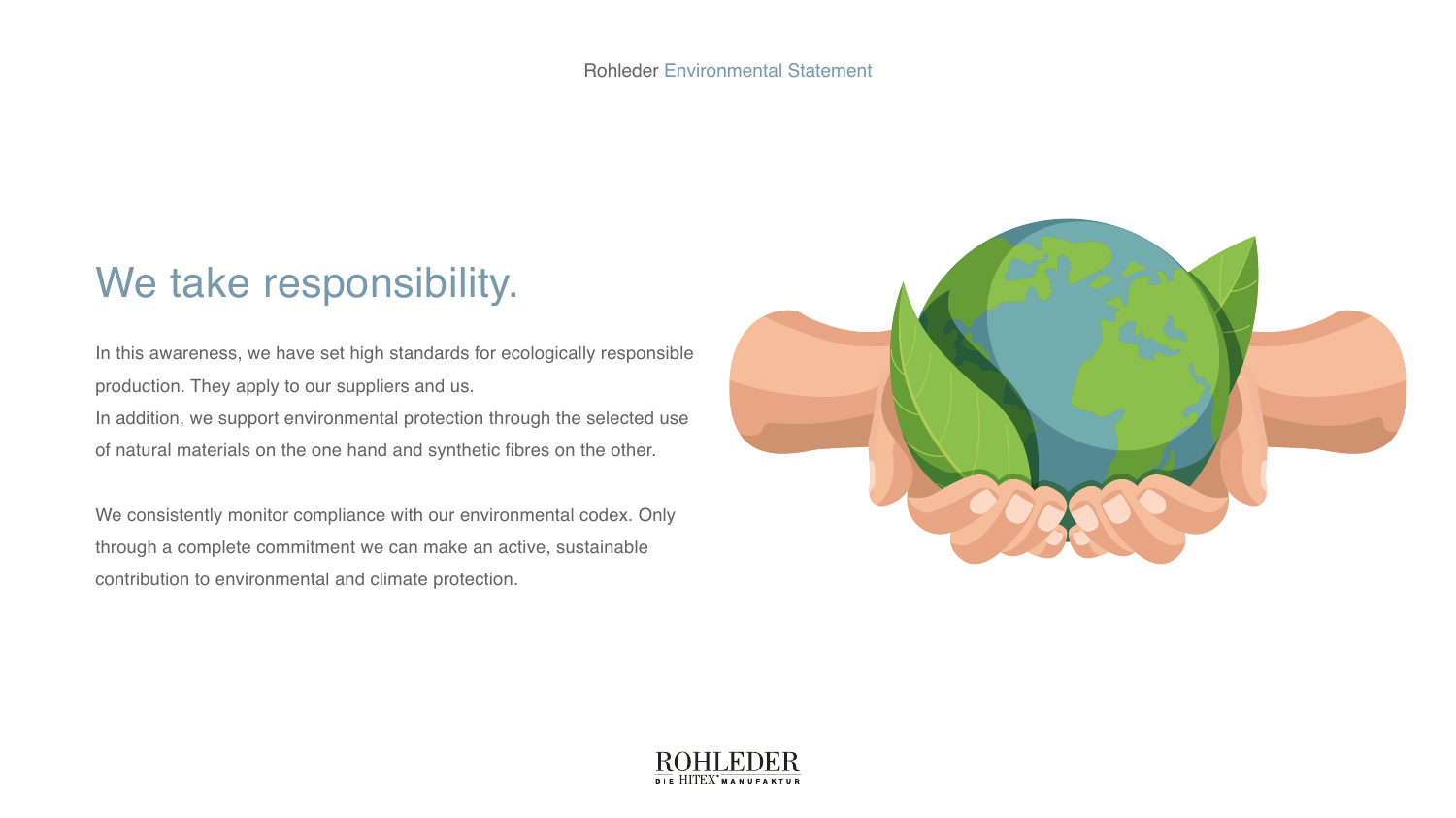Rohleder Environmental Statement

# Our requirements for the manufacturing process:



Energy efficiency:

Our production halls have low energy consumption thanks to thermal insulation and the continuous optimization of our production processes.



Water protection: Our modern finishing processes require only 30 - 40% of the usual water input.



Emission prevention:

Since we do not use any chemicals, our evacuated air is free of pollutants.

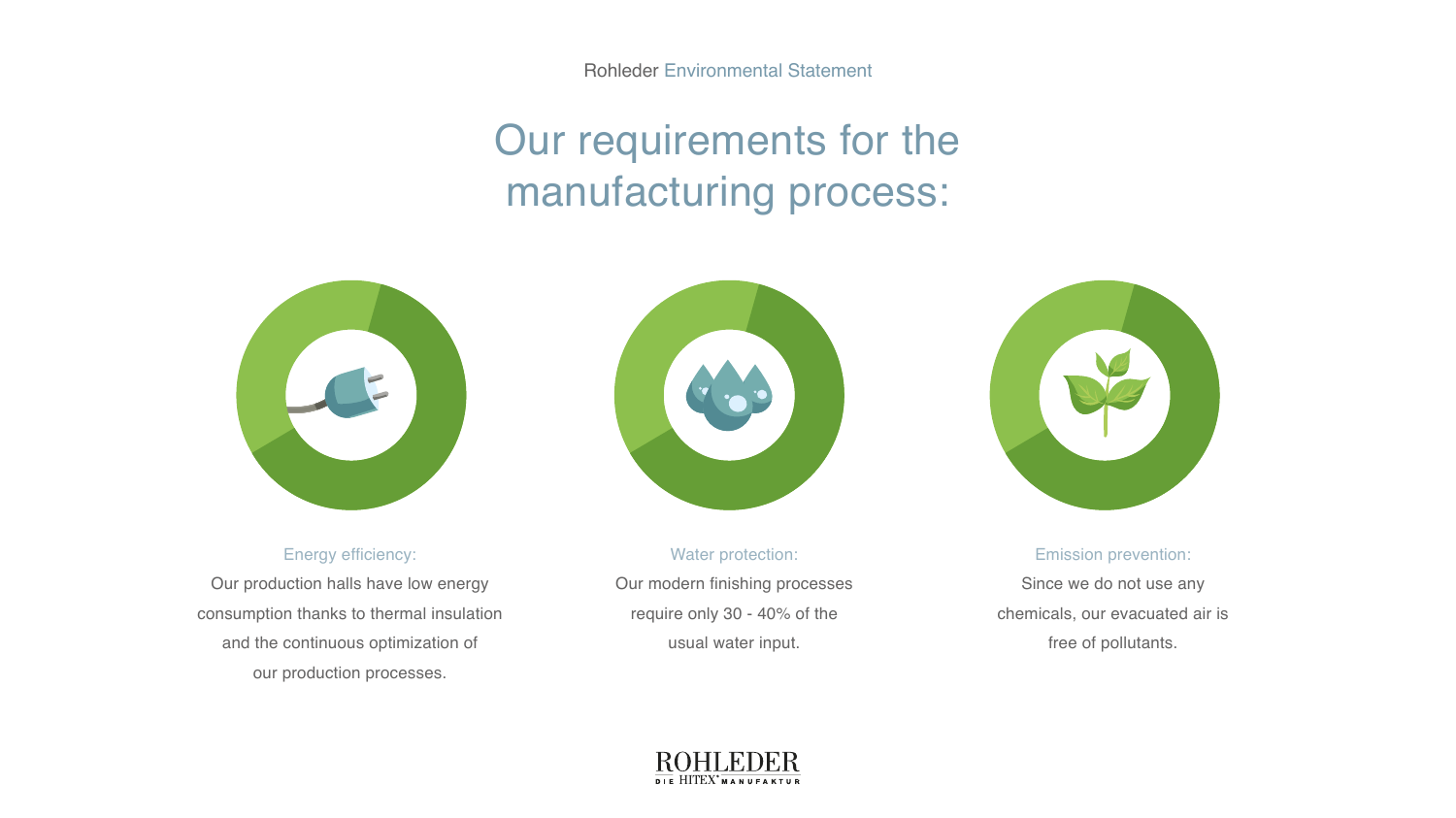### Recycling & skin safe



No pollutants:

We do not use yarns dyed with AZO dyes or containing carcinogenic substances. Our yarns and fabrics are dyed and finished according to the strictest environmental regulations.

#### Skin safe:

Our fabrics are tested according to the strictest requirements by the Association for the Promotion of Body-Tolerant Textiles at the ITV Denkendorf (Institute of Textile Technology and Industrial Process Engineering) and have been awarded the FKT label (medically tested - tested for dangerous substances). They are therefore guaranteed to be skin-friendly and suitable for allergy sufferers.

Sustainability:

Our fabrics have a very long life and thus contribute to avoid waste. Due to the extraordinary cleaning properties, our textiles remain as beautiful as on the first day.